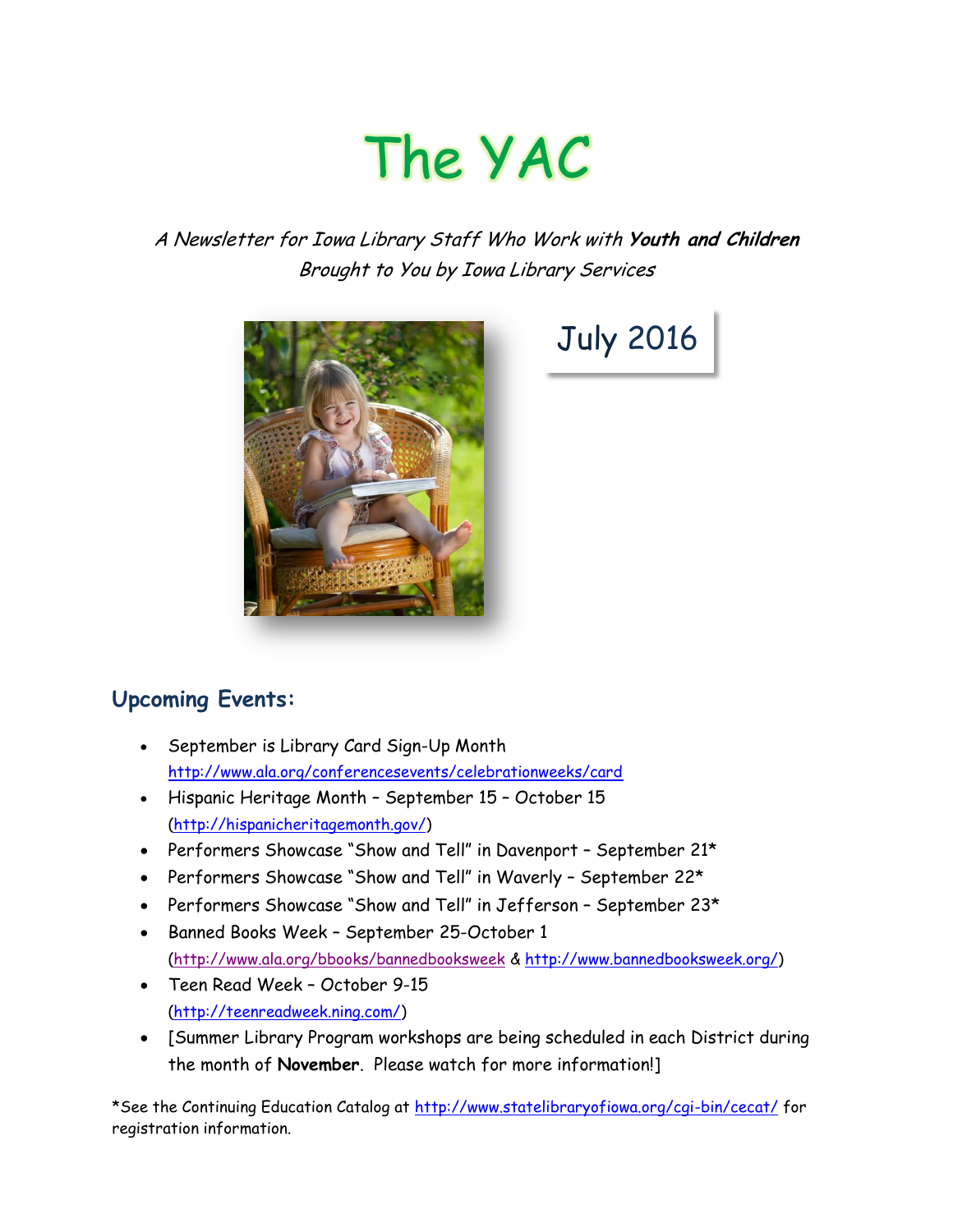#### **Occasions for Special Displays/Program Themes in September:**

- September is National Honey Month & Hispanic Heritage Month
- 8 Birthday of Jack Prelutsky
- $\bullet$  13 100<sup>th</sup> Birthday of Roald Dahl
- 19 "Talk Like a Pirate Day"
- 25 Birthday of Shel Silverstein & Banned Books Week begins

#### **Occasions for Special Displays/Program Themes in October:**

- 2 First Peanuts cartoon published in 1950
- 9-15 Fire Prevention Week & Teen Read Week
- 12 "Bring Your Teddy Bear to Work & School Day" (Why not the library, too?)
- 16 National Dictionary Day (How many dictionaries can you find for a display?)
- 19 Birthday of Ed Emberly
- 21 Birthday of Ursula LeGuin
- 22 "Make a Difference Day"
- 28 Statue of Liberty dedicated in 1886

#### **Library Card Sign-Up Month**



Snoopy returns as the Honorary Chair for Library Card Sign-Up Month 2016! Follow the link in the calendar above to download a printable mini-poster, images for your website and more.

The State Library District Offices are also repeating our "Cooler Than Being Cool" bulletin board offer – see <http://www.statelibraryofiowa.org/ld/c-d/diecuts/bulletin-board> to order yours!

#### **Banned Books Week**

Banned Books Week 2016 (September 25-October 1) will focus on diversity.

Diverse books (1) include major characters who are non-white, disabled or LGBT or (2) deal with race, religion, disability, LGBT issues or (3) take place in non-Western settings. Follow the



links in the calendar above to learn more about how you might celebrate/promote this event.

The list of last year's most frequently challenged books and other interesting information is posted on the ALA website at [http://www.ala.org/bbooks/frequentlychallengedbooks.](http://www.ala.org/bbooks/frequentlychallengedbooks)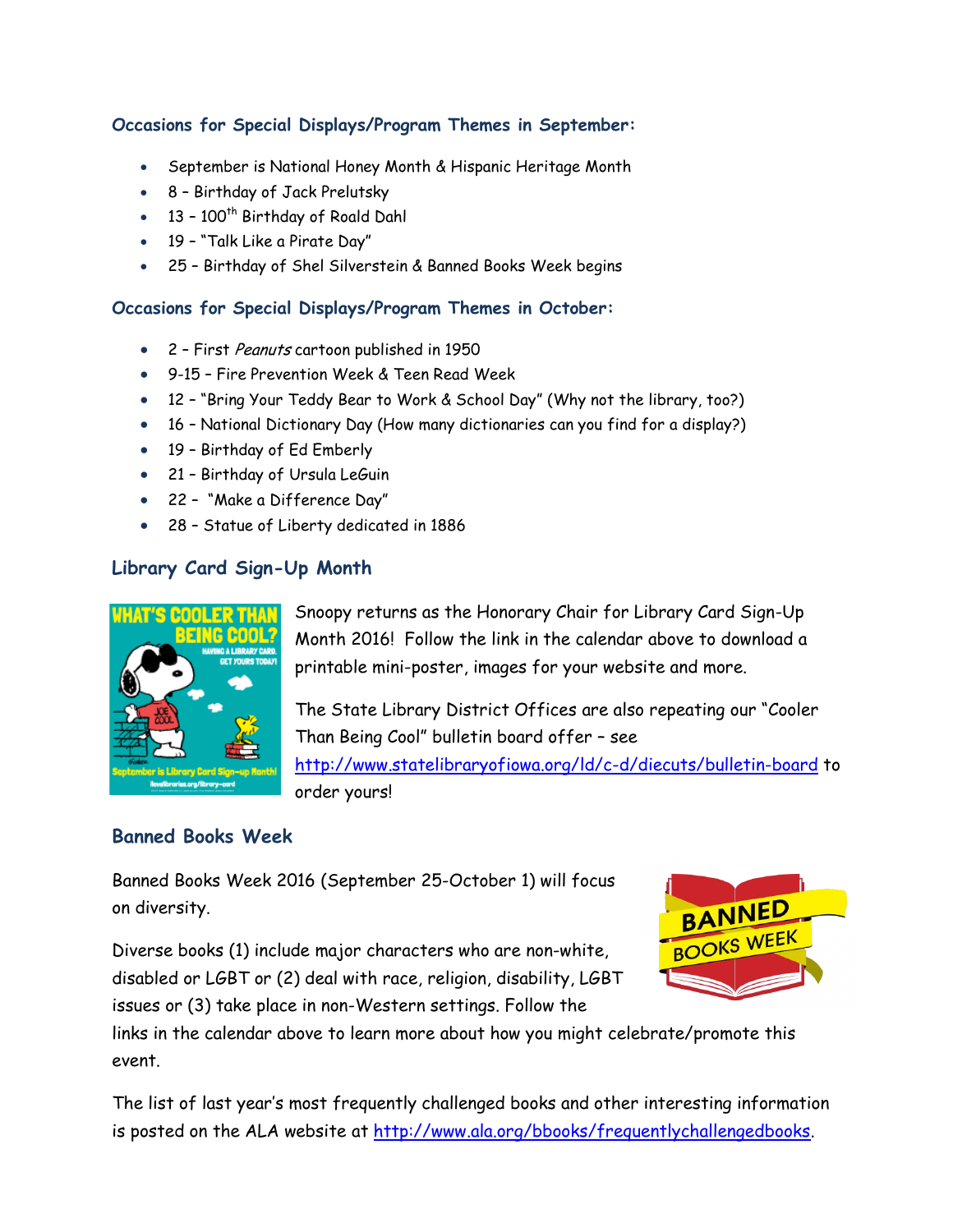#### **"What Do You Do When Presenters Don't Show?"**

This was a common topic of discussion between participants at recent Director Roundtables (even though the actual theme was "Adult Programming"). Having a presenter fail to appear, a serious technology failure, or a presentation that is much shorter than planned can create a real panic. Although you would naturally explain the situation and apologize to your audience, it helps to have an emergency plan in place. Some suggestions gathered from various articles and blogs are offered below. Several sources emphasized how important it is for the library staff hosting the event to keep the mood upbeat – it is the key to having a better overall experience in spite of the failed presentation.

▪Always have something in your "back pocket!" Usually this would be a few action songs or a story to tell. To engage the children in songs, one veteran librarian uses a sign with "Stop" on one side and "Go" on the other. Singing and hand motions start and stop as the sign is turned. The sign keeps their attention focused and adds an extra bit of fun.

. Can you move up an activity that was planned for another occasion? If the activity you planned for next week can be substituted for today's program, it will allow you time to make a new plan.

▪A simple activity such as an instant scavenger hunt can save the day if your audience isn't too large. Use ideas like these to make up a library scavenger hunt list that you can keep handy for a group of older children or young adults:

- Find a book by an author with your initials.
- Find a book written the year you were born.
- Find an item with your favorite color in the title.
- Find a book that is part of a series.
- Find a book that is also a movie.
- Find a book about the state/country where you were born.

Set simple rules. Some libraries may need to limit the area of the library for the hunt. Do you want participants to gather actual materials – or just write down the answers? Tell them that it is OK to answer the questions using any of the library's resources. For example, you might invite participants to use your automation system to help them search for items that they can then locate on library shelves.

▪Depending on the size of your crowd, you might be able to set up a simple competitive game between small groups. Stacking plastic drink cups to see which individual or group can make the tallest pyramid; wadding up scratch paper to toss in buckets or trash cans for an instant competition; a sitting beach ball toss (how long can they keep it going without hitting the floor?); etc.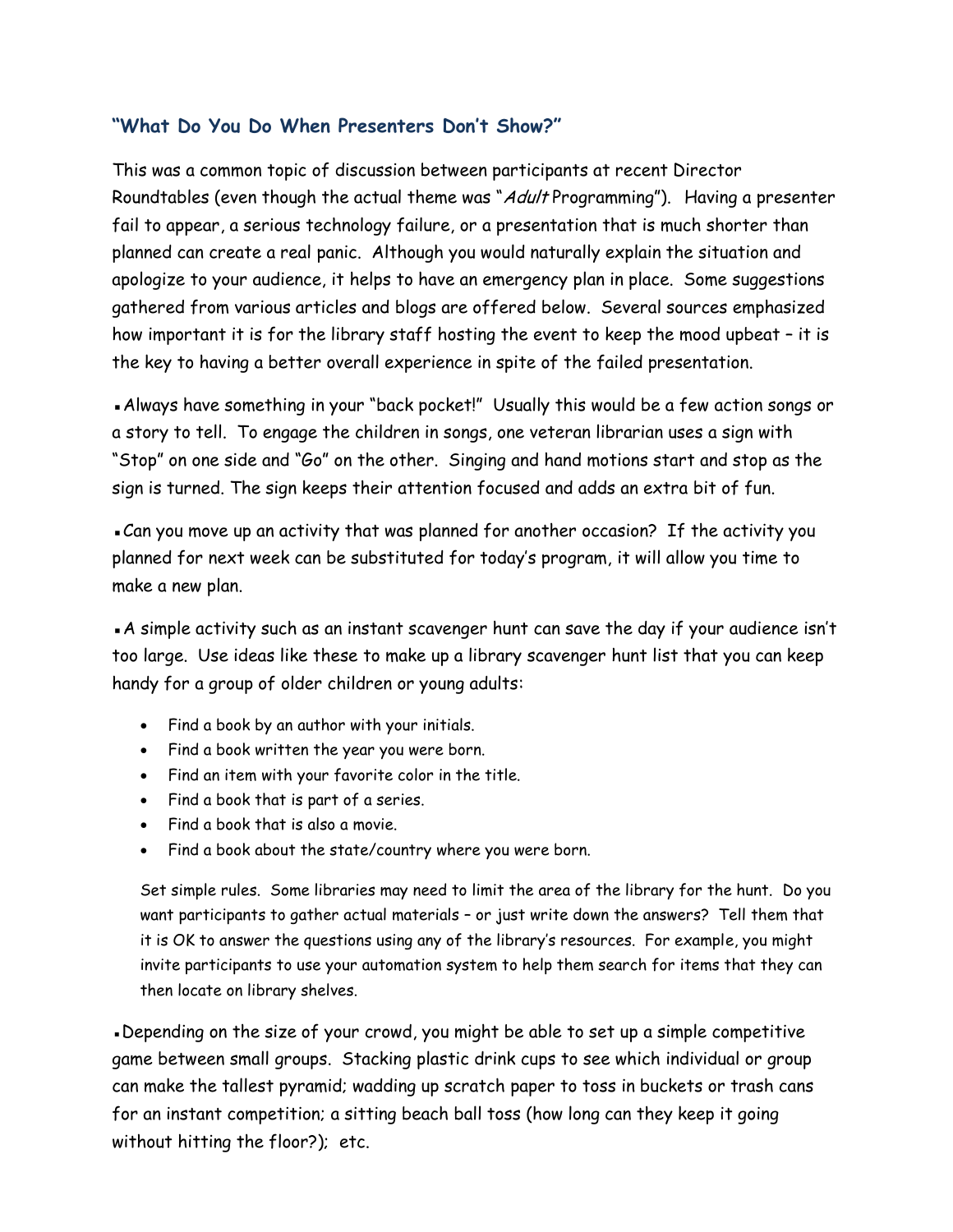. Again, if the size of your crowd permits, you might pull out a simple craft project. Of course, you could plan an emergency craft ahead of time, but by having a few non-messy materials always on hand, you can respond quickly with simple activities. Pass out pipe cleaners and suggest a theme to inspire creativity (crazy animals, monster faces, robots – whatever fits best with the overall program theme); yarn-bomb a tree, bench, chairs or posts in your library (ask patrons to donate leftover yarn to save for such projects); make newspaper hats (example: <http://www.wikihow.com/Make-a-Pirate-Hat>); demonstrate a few very simple origami folds using weeded book or magazine pages (examples: [http://origami](http://origami-amazing.blogspot.com/2011/10/origami-dogface.html)[amazing.blogspot.com/2011/10/origami-dogface.html](http://origami-amazing.blogspot.com/2011/10/origami-dogface.html) and [http://origami](http://origami-amazing.blogspot.com/2011/10/catface.html)[amazing.blogspot.com/2011/10/catface.html](http://origami-amazing.blogspot.com/2011/10/catface.html)); etc.

\*\*Please share any of *your* ideas by emailing [sue.gruber@lib.state.ia.us](mailto:sue.gruber@lib.state.ia.us) - I will share in the next issue of The YAC.

#### **Summer Craft Ideas**

Even though most libraries are in the throes of summer reading programs, here are a few new craft projects for use any time. These crafts have been adapted to use die cut shapes available from your District Office to save on cutting. These and other craft and display ideas are posted on the State Library of Iowa website at

[http://www.statelibraryofiowa.org/ld/c-d/diecuts/diecrafts.](http://www.statelibraryofiowa.org/ld/c-d/diecuts/diecrafts) Order by emailing [sue.gruber@lib.state.ia.us.](mailto:sue.gruber@lib.state.ia.us)



- Bugs in the Garden: Superintendent Superintendent Superintendent Superintendent Superintendent Superintendent Superintendent Superintendent Superintendent Superintendent Superintendent Superintendent Superintendent Superin paper through a shredder.
	- Tape the bottoms of the "grass" to a sheet of paper (picture 2).
	- Trim if necessary and cover the tape ends with brown paper.
	- Add an assortment of our die cut insects. We have small ants, beetles, and lady bugs. Plus larger grasshopper, butterflies, ant, beetle, firefly, bee, caterpillar, cocoon, and dragonfly.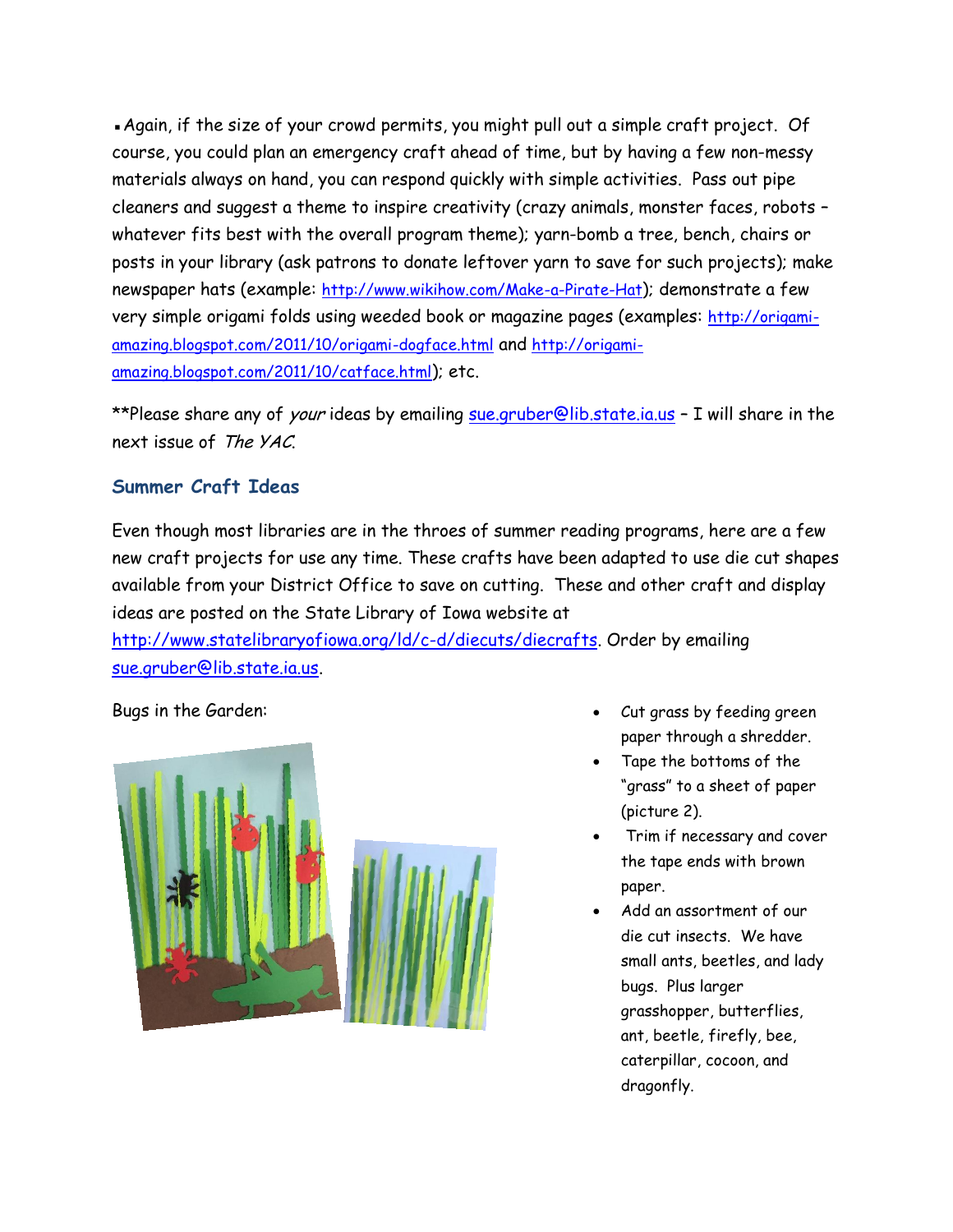#### Campground:



• To make the tent, just cut a slit in one side of a colored triangle and fold back the "tent flaps."

- Add trees, clouds and sun.
- Have children draw people, campfires, etc.
- Die cut shapes: trees, clouds, triangle, circle for sun.

Cute Crab:

This smiley crab is made from 1 large circle and 4 smaller ones folded in half.

Die cut shapes: small circles, large circle, eyes.



#### Expanding Turtle:



Cut a turtle shape in half. Fanfold a strip of paper cut to the width of the turtle and tape or glue on each end. Have fun looking for interesting magazine pages for your expanding middle strips. This idea also works with our alligator, pig, lamb, and caterpillar – any shape with a solid middle section.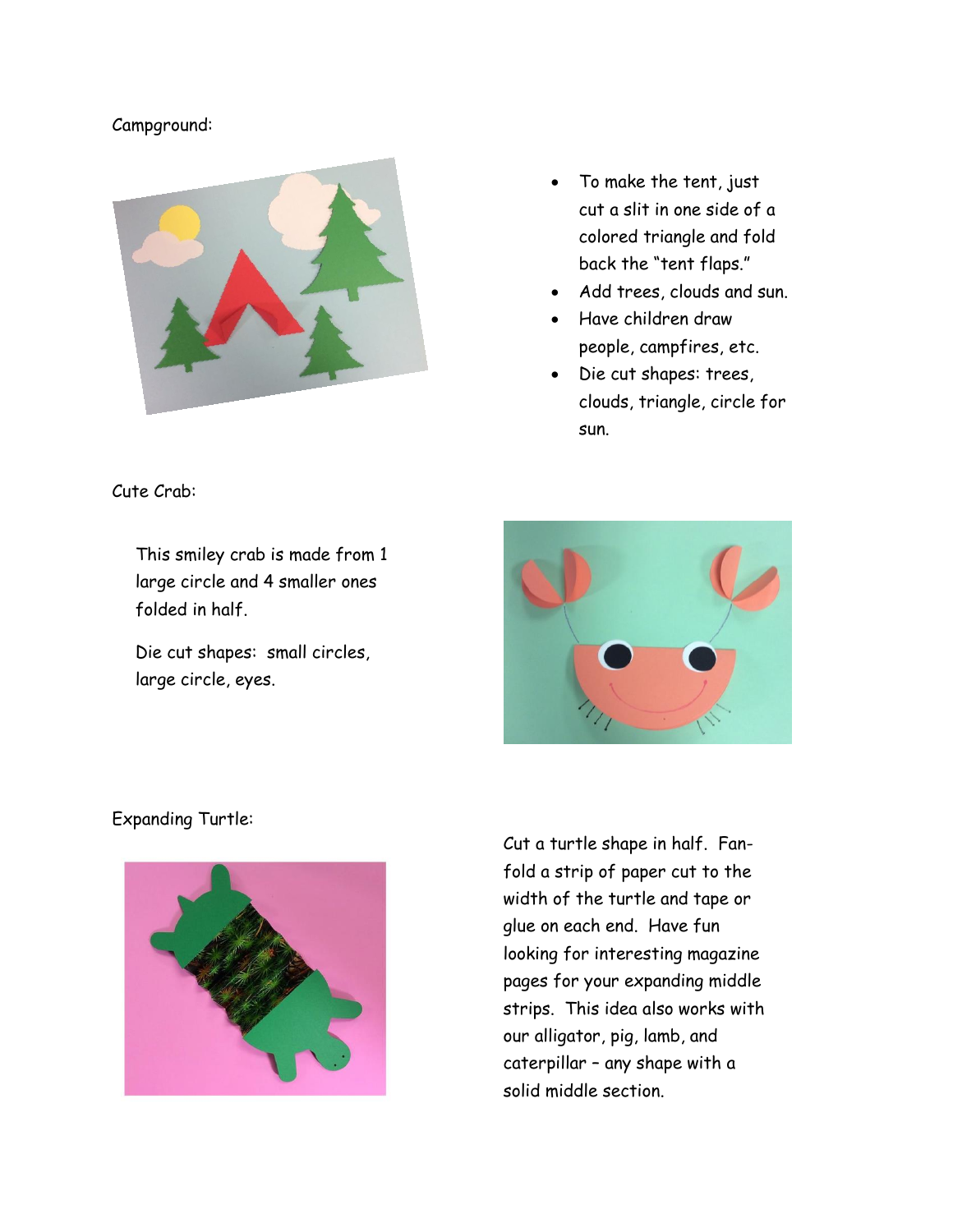Fun Fish:

This craft has been done in many ways. Here is a version that uses die cut circles (6 inch body and 1 inch scales). All you need is glue sticks!



#### **Election Year for Kids**

The upcoming elections will be a big topic this fall at schools across the country. Libraries may want to add to that theme by purchasing and displaying additional materials about elections and the presidency. Below are just a few suggestions for your collection:

- So You Want to Be President by Judith St. George
- Landslide! A Kid's Guide to the U.S. Elections by Dan Gutman
- Riding Freedom by Pam Muñoz Ryan
- Duck for President by Doreen Cronin
- My Teacher for President by Kay Winters
- Max for President by Jarrett J. Krosocaka
- Vote by Eileen Christelow
- If I Ran for President by Catherine Stier
- I Grew Up To Be President by Laurie Calkhoven



Make up some "Future Voter" buttons to distribute around Election Day. If you would like a printable pdf of 3" buttons (6 per page), just email [sue.gruber@lib.state.ia.us](mailto:sue.gruber@lib.state.ia.us) and I will send it to you.

#### **Summer Library Program Manuals for 2017**

The notice below is taken from a message from Merri Monks at the State Library:

This year's Summer Library Program manuals, provided to Iowa's 544 public libraries through funding from our federal government's Library Services and Technology Act, administered by the Institute of Museum and Library Services, will be provided with no charge to libraries on a USB flash drive. The flash drives will be mailed to Iowa's public libraries in late September or early October. Libraries may print a copy from the flash drive.